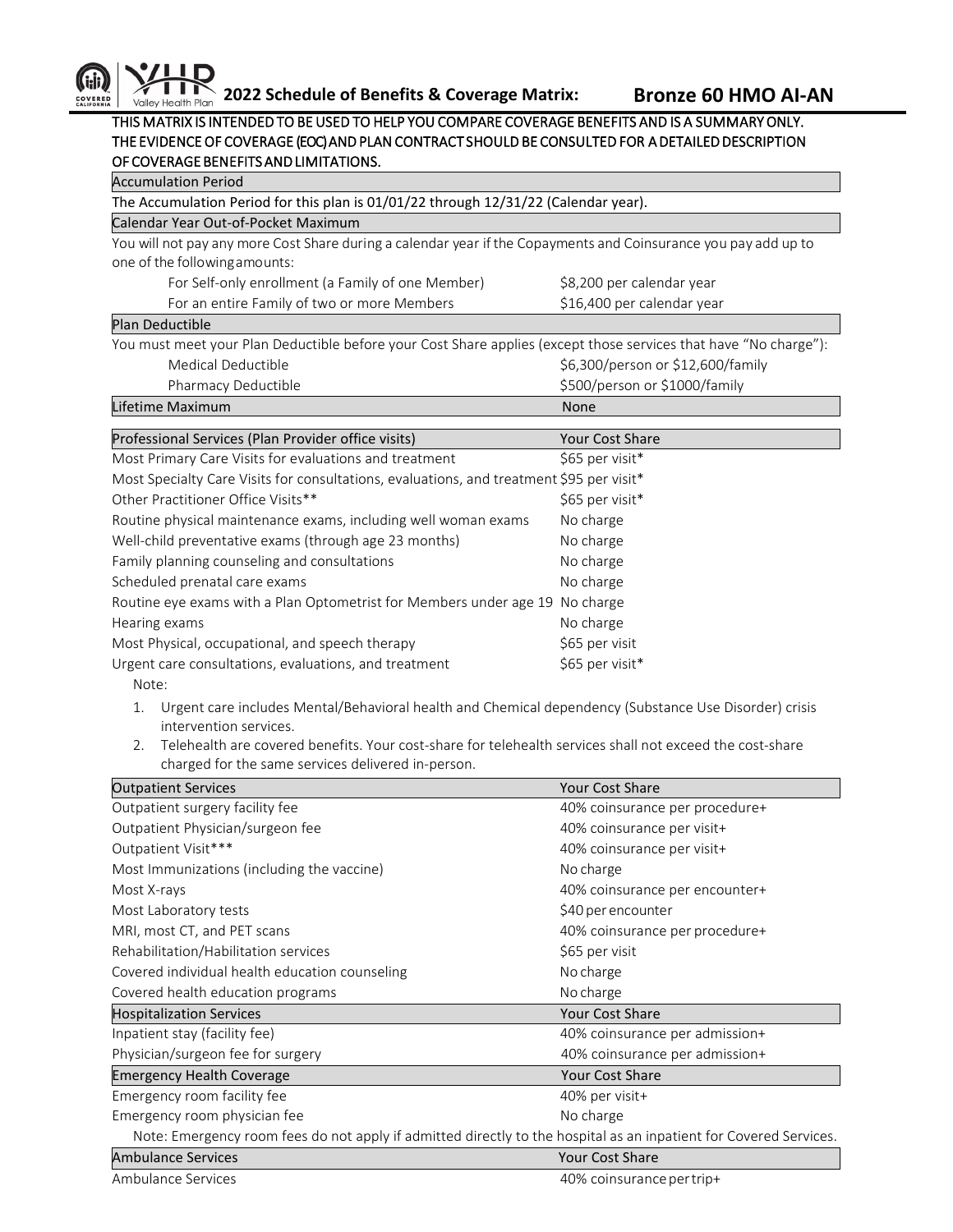**2022 Schedule of Benefits & Coverage Matrix: Bronze 60 HMO AI-AN** Valley Health Plan

| <b>Prescription Drug Coverage</b>                                      |                                              | <b>Your Cost Share</b>                                               |  |  |
|------------------------------------------------------------------------|----------------------------------------------|----------------------------------------------------------------------|--|--|
| Covered outpatient items in accord with our drug formulary guidelines: |                                              |                                                                      |  |  |
| Tier 1                                                                 | At a Plan Pharmacy or our mail-order service | \$18 for up to a 30-day supply+                                      |  |  |
| Tier 2                                                                 | At a Plan Pharmacy or our mail-order service | 40% coinsurance up to \$500 per script for up<br>to a 30-day supply+ |  |  |
| Tier 3                                                                 | At a Plan Pharmacy or our mail-order service | 40% coinsurance up to \$500 per script for up<br>to a 30-day supply+ |  |  |
| Tier 4                                                                 | Items at a Plan Pharmacy                     | 40% coinsurance up to \$500 per script for up<br>to a 30-day supply+ |  |  |

| <b>Drug</b>   | Categories                                                                                                                      |
|---------------|---------------------------------------------------------------------------------------------------------------------------------|
| Tiers         |                                                                                                                                 |
| 1             | •Most generic drugs and                                                                                                         |
|               | • Low cost preferred brands                                                                                                     |
| $\mathcal{P}$ | •Non-preferred generic drugs;                                                                                                   |
|               | • Preferred brand name drugs; and                                                                                               |
|               | • Any other drugs recommended by plan's pharmaceutical, and therapeutics (P&T) committee based on drug safety, efficacy         |
|               | and cost.                                                                                                                       |
| 3             | •Non-preferred brand name drugs or:                                                                                             |
|               | •Drugs that are recommended by P&T committee based on drug safety, efficacy and cost or;                                        |
|               | •Generally have a preferred and often less costly therapeutic alternative at a lower tier.                                      |
| 4             | • Drugs that are biologics and drugs that the Food and Drug Administration (FDA) or drug manufacturer requires to be            |
|               | distributed through specialty pharmacies;                                                                                       |
|               | • Drugs that requires the enrollee to have special training or; clinical monitoring;                                            |
|               | • Drugs that cost the health plan (net of rebates) more than six hundred dollars (\$600) net of rebates for a one-month supply. |
|               |                                                                                                                                 |

Note: Member's cost-sharing will be the lower of the pharmacy's retail price for a prescription drug or the applicable cost-sharing amount for the drug and such expenditures will accrue to the deductible and out-ofpocket maximum limit.

| Mental/Behavioral Health (MH) Services                    | <b>Your Cost Share</b>                      |
|-----------------------------------------------------------|---------------------------------------------|
| Inpatient:                                                |                                             |
| MH psychiatric hospitalization fee                        | 40% coinsurance per admission+              |
| MH psychiatric physician/surgeon fee                      | 40% coinsurance per admission+              |
| MH psychiatric observation                                | Included in psychiatric hospitalization fee |
| MH psychological testing                                  | Included in psychiatric hospitalization fee |
| MH individual and group treatment                         | Included in psychiatric hospitalization fee |
| MH individual and group evaluation                        | Included in psychiatric hospitalization fee |
| MH crisis residential program                             | 40% coinsurance per admission+              |
| Outpatient:                                               |                                             |
| MH office visits                                          | \$65 per visit*                             |
| MH monitoring of drug therapy                             | \$65 per visit*                             |
| MH individual and group treatment                         | \$65 per visit*                             |
| MH individual and group evaluation                        | \$65 per visit*                             |
| Outpatient, Other Items and Services:                     |                                             |
| Applied behavior analysis and behavioral health treatment | \$65 per visit+                             |
| MH multidisciplinary treatment in an intensive outpatient |                                             |
| psychiatric treatment program                             | \$65 per visit+                             |
| Neuropsychological testing                                | \$65 per visit+                             |
| MH partial hospitalization                                | \$65 per visit+                             |
| MH psychological testing                                  | \$65 per visit+                             |
|                                                           |                                             |

Note: Telehealth are covered benefits. Your cost-share for telehealth services shall not exceed the cost-share charged for the same services delivered in-person.